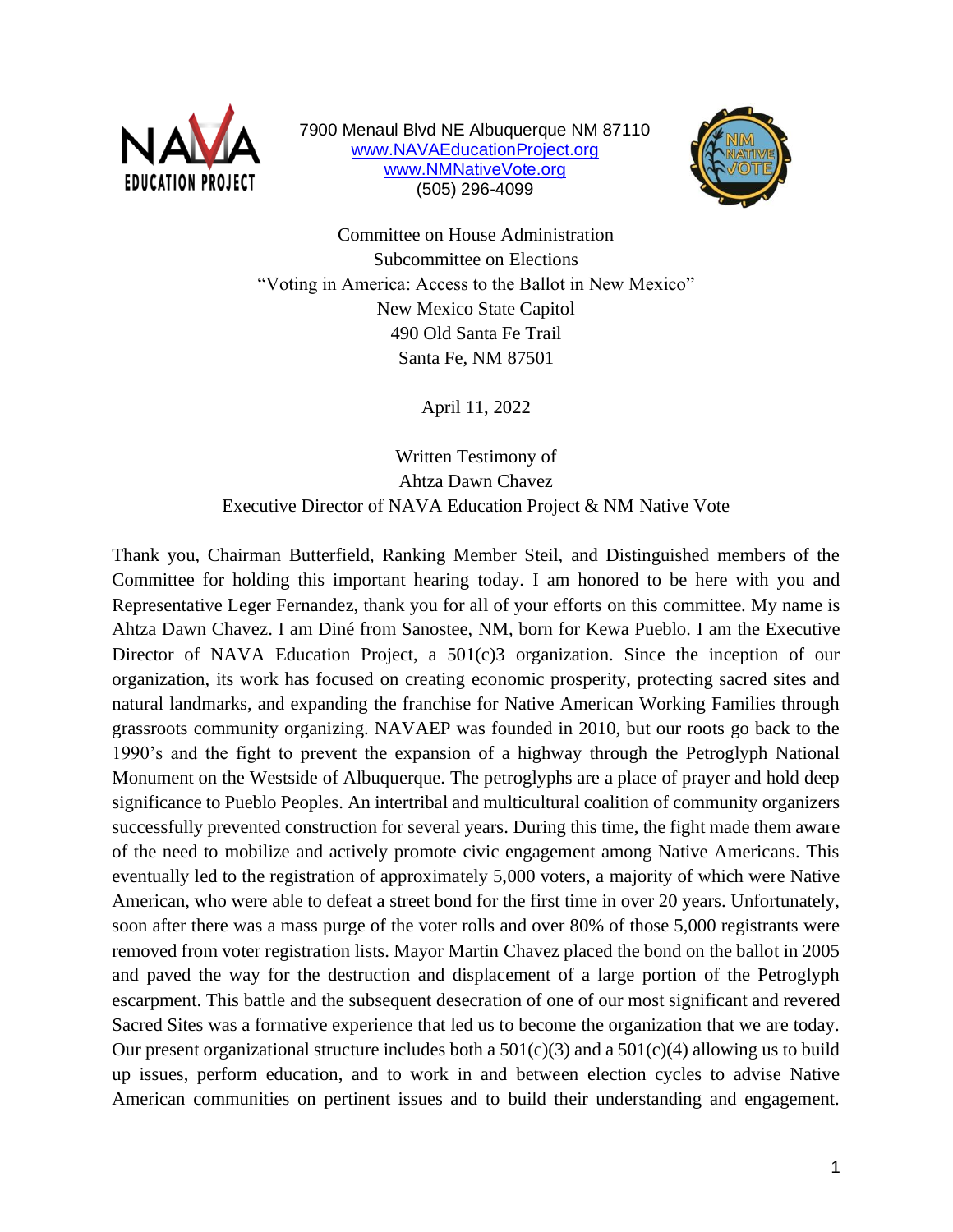Currently, our organizations are based out of Albuquerque and Shiprock, NM but we actively collaborate with communities from all 23 Tribes, Nations, and Pueblos as well as the Urban Native populations.

The Presidential Election of 2020 will be marked in history as being one of the most challenging as we faced a global pandemic and widespread threats to secure elections. However, in the face of these challenges there was a tremendous increase in participation from non-traditional, people of color (BIPOC), and young voters. People of Color in Arizona, Texas, and Georgia showed out and made their voices heard despite the consistent yearly efforts to limit our access to the ballot. Black, Indigenous, and people of color (BIPOC) voters' participation in the 2020 elections made history and made the difference towards victory in key battleground states. The collective participation of peoples from historically disenfranchised communities, even in the face of calculated efforts to shut them out, demonstrated impressive strength and showed that when we work in coalition, we can be the deciding factor in every single election.

In New Mexico during the 2020 primary elections, despite historically high turnout, Native communities faced massive challenges which highlighted the inequities in our election code. New Mexico has the third highest percentage of American Indian and Alaska Native (AIAN) residents. New Mexico's urban center, Albuquerque, has the 6th largest population of urban AIAN residents in the Nation. Regardless of whether they live in urban or rural communities, New Mexico's Native population has had to contend with significant obstacles that prevent them from full political participation. These obstacles include but are not limited to geographic isolation, physical and natural barriers, poor or non-existent roads, technological barriers, low levels of educational attainment, depressed socio-economic conditions, homelessness, housing insecurity, nontraditional mailing addresses, lack of resources, and discrimination.<sup>1</sup> In addition to the vast inequalities that Native Peoples face election year after election year, our communities were overwhelmed and devastated by the COVID-19 pandemic. For a time, the Navajo Nation had the highest per capita rates of infection and deaths. The majority of tribal communities shut down their borders to prevent further spread of COVID-19 among residents, a practice that continues through 2022. Many of our families lost entire generations of relatives to the pandemic. Research from Johns Hopkins showed that Native people were disproportionately impacted by COVID-19. The devastating loss of life and spread of illness forced tribal leaders to make the impossible choice between conducting elections that would affect every aspect of our future and the collective health and safety of our communities, upon which the survival of our languages, cultures, and traditional practices depends on. Tribal leaders also had to fight against election code which was outdated and written specifically to target Native communities who have the sovereign ability to run their own governments. Native voters throughout the state, but especially those living on reservations, were placed in the position to prioritize their health over civic duty, decisions that are not made

<sup>1</sup> Tucker, J., De Leon, J. and McCool, D., 2021. *Obstacles At Every Turn*. [online] Vote.narf.org. Available at: <https://vote.narf.org/wp-content/uploads/2020/06/obstacles\_at\_every\_turn.pdf>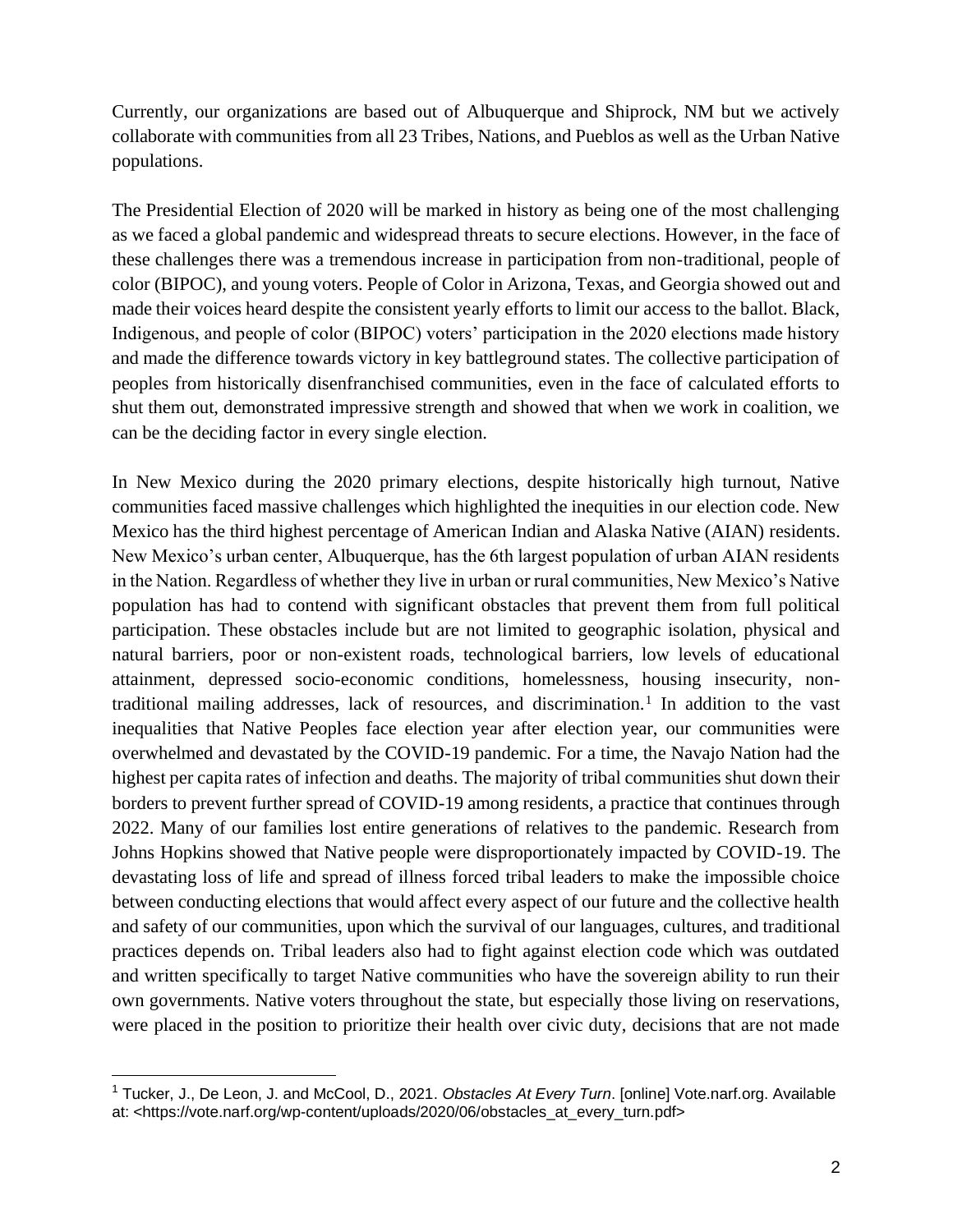lightly and ultimately should not have been necessary if voting was more equitable.

In 2020, the New Mexico Primary elections put the historical inequalities that Native Peoples face at the forefront for all to see and many of the clear inequities that exist in our election code became starkly apparent. This was unfortunately an election where we saw dozens of polling sites close, a lack of broadband access to request absentee ballots, and poor rural addressing. As a result, turnout dropped by up to 80% in many of our communities, even those with a strong history of engagement like Acoma, and Kewa (Santo Domingo Pueblo). The way the election code was written, meant that there were no legal options that allowed our people to vote safely during a pandemic. In June of 2020, immediately following the primary election, thanks to the quick action of our state legislature, the commitment of Common Cause, Amber Carrillo, and our Secretary of State, we were able to pass a temporary fix to our election code, and the positive impacts were immediate. By the time we got to the general election in 2020, we were finally able to tell people where to vote, how to vote, when to register, how to make sure their ballot was counted, and all the different new options to return their ballots, like absentee ballot drop boxes.

While the absentee ballot system had worked for many voters in the primary, and certainly was how some Native people voted, there's still a tremendous lack of trust, especially among voters of color that if they get their absentee ballot and drop it in the mail. They fear that by some mistake, delay, or illegal interference, their ballot will not reach their county clerk and that their efforts and decision to vote will have been for naught. Additionally, we know that for centuries there has been a lack of investment in infrastructure, in our roads, buildings, post offices, and addressing for some many of our rural, and tribal voters. Getting and sending mail isn't as simple as walking to the end of their driveway and can be an hours long journey going back and forth. Fortunately, part of what passed during the Special Session in June of 2020, was the ability for voters to pick up their ballot, fill it in at home and drop it off at an absentee ballot drop box. This was a crucial part of making sure that everyone had the ability to vote, as many of our people work long hours, making it difficult to vote at a more traditional voting location. This shift in the code allowed voters the front end accountability to see and confirm, "I know who has my ballot, I know their face, they know mine, and I can trust that my vote will count."

The last and possibly most important piece of the temporary fix was the provision that a polling location could not be removed from tribal lands without the written consent of a Tribe, Nation, or Pueblo. This prevented polling locations from being consolidated without anyone's prior knowledge and made sure that communities were able to disseminate information on the available voting locations before election day. This is something that was absolutely necessary as a longterm fix, because even before the pandemic, every single year our Tribal communities would have to scratch and fight with county clerks to maintain the few polling locations we currently have. With this provision we hope to do away with the crisis of election day panic, when our organization inevitably receives dozens of phone calls from panicked voters saying, "I've voted here every single year since I've lived here, but when I pulled up they were closed, where should I go?" At a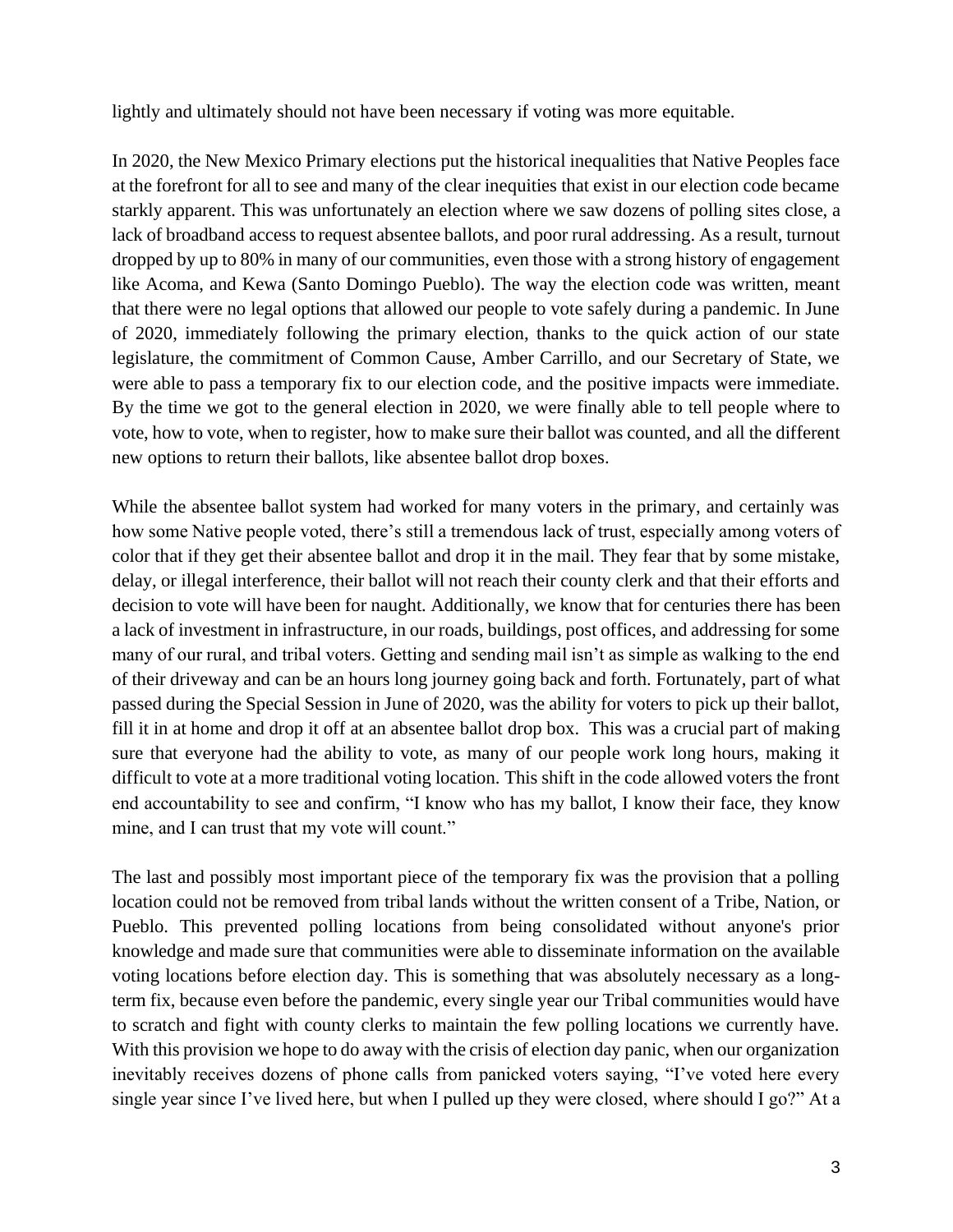minimum, with this provision we would have the time necessary to let people know where they are supposed to be voting *before* election day.

While the fixes which were made in 2020 were very helpful in preventing many of the worst outcomes of the election, the provisions were mostly temporary, and set to expire in January of 2021 immediately following the certification of the November Elections. For NM Native Vote this was an opportunity to continue to push for equity ensuring legislation by codifying these crucial changes through the legislative process. We wanted to ensure that Tribal polling locations could remain open *even if* a Tribe utilizes their sovereign right to close their Tribal borders as they did during the pandemic to protect their communities. We hope to continue safeguarding voter access by adding greater resources for conducting elections on tribal land, while also creating a cleaned up and consolidated election code that refers specifically to Tribes, Nations and Pueblo's. The elimination of discriminatory deadlines for requesting polling locations to the Secretary of State, which had previously forced Tribes to work by a different set of rules than other cities and municipalities is another cause for concern. This becomes additionally complicated when you consider that many Pueblo Tribal leadership is appointed or elected on a year by year basis, turning over in December through early January. In practice, an end-of-term Pueblo Tribal leader is making decisions on behalf of incoming leadership.

While the provisions under the Native American Polling Place Protection Bill of 2021<sup>2</sup> were important, that did not present a full picture of how we expanded access to the ballot for Native people. While many of the voter access provisions which we stand in support of are not specific to tribal communities, the national trend to limit voter participation and general voter access will continue to disproportionately affect Native people, rural voters, and other communities of color. For many of us, our voting experience is not something which has been a welcoming right. Rarely is votership something with which we have a long positive family history of doing. The actual *right to vote* for Native Americans is relatively new, many of us have living family members who were born without the right to vote. It was only 74 years ago, in 1948, that Miguel Trujillo<sup>3</sup> a WWII veteran from Isleta Pueblo, fought and won for the right to vote for Native Americans in New Mexico.

In 2019, we worked with many other BIPOC led community groups from all across New Mexico to help oversee the passage of provisions like Same Day Registration which was absolutely essential as we moved into a special election in New Mexico's first congressional district in 2021. At NM Native Vote we had a staff member who had moved in between the General Election in November of 2020, and the special election in June of 2021, and it slipped their mind that they needed to re-register. Under the old system we would have had an engaged and motivated voter who would have been forced to sit out the election, due to outdated registration information.

<sup>2</sup> <https://www.nmlegis.gov/Legislation/Legislation?Chamber=H&LegType=B&LegNo=231&year=21> <sup>3</sup>[https://www.santafenewmexican.com/news/local\\_news/it-s-been-70-years-since-court-ruled-native](https://www.santafenewmexican.com/news/local_news/it-s-been-70-years-since-court-ruled-native-americans-could-vote-in-new-mexico/article_d0544a48-ef37-56ef-958f-eb81dcf01344.html)[americans-could-vote-in-new-mexico/article\\_d0544a48-ef37-56ef-958f-eb81dcf01344.html](https://www.santafenewmexican.com/news/local_news/it-s-been-70-years-since-court-ruled-native-americans-could-vote-in-new-mexico/article_d0544a48-ef37-56ef-958f-eb81dcf01344.html)